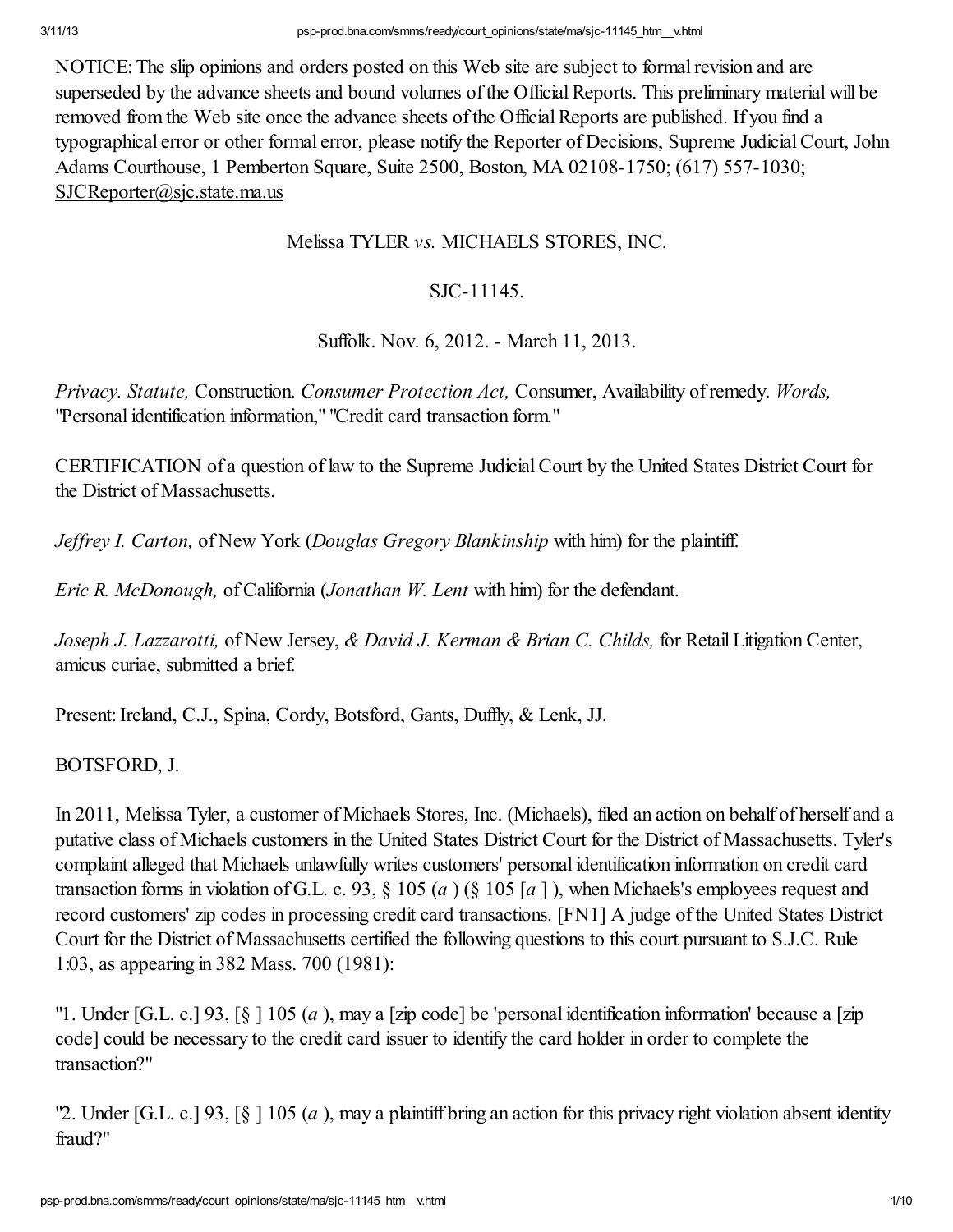"3. Under [G.L. c.] 93, [§ ] 105 (*a* ), may the words 'credit card transaction form' refer equally to an electronic or a paper transaction form?"

We answer "Yes" to the first question, but for different reasons than the judge set forth in the question itself. We also answer "Yes" to the second and third questions.

*Background.* Tyler's complaint alleges the following facts that we accept as true for the purposes of answering the certified questions. On several occasions during the past year, Tyler made purchases with a credit card at a Michaels retail store in Everett. During these transactions, a Michaels employee asked Tyler to provide her zip codes. Tyler disclosed the number under the mistaken impression that she was required to do so in order to complete the credit card transaction, but in fact, the credit card issuer did not require Michaels to request zip codes. Michaels maintains a policy of writing customers' names, credit card numbers, and zip codes on electronic credit card transaction forms in connection with credit card purchases. Michaels used Tyler's name and zip code in conjunction with other commercially available databases to find her address and telephone number. Tyler subsequently received unsolicited and unwanted marketing material from Michaels.

Tyler filed her class action complaint against Michaels on May 23, 2011, claiming that Michaels's electronic recording of customer zip codes amounts to writing personal identification information on a credit card transaction form in violation of § 105 (*a* ) and therefore constitutes an unfair or deceptive act or practice as defined in G.L. c. 93A, § 2. The complaint also contains a claim for unjust enrichment and seeks a declaratory judgment that Michaels's collection of zip codes violates § 105 (*a* ). Michaels filed a motion to dismiss the complaint on July 22, 2011. On January 6, 2012, the District Court judge granted the motion. The judge concluded that (1) Tyler sufficiently alleged a violation of § 105 (*a* ) because zip codes constitute personal identification information, [FN2] and Michaels's electronic credit card terminal may contain "credit card transaction form[s]" within the meaning of  $\S$  105 (*a*); but (2) the complaint failed to allege that Michaels's collection of zip codes caused Tyler an injury cognizable under G.L. c. 93A. The judge also concluded that the complaint failed to state a claim for unjust enrichment and that Tyler was not entitled to the declaratory reliefshe sought. At the invitation of the judge, on January 13, 2012, Tyler filed a motion to certify certain questions concerning the proper interpretation of § 105 (*a* ) to this court. The judge certified the three questions set forth *supra.*

*Discussion.* All three questions turn on the meaning and purpose of § 105 (*a* ), and G.L. c. 93, § 105 (§ 105), more generally. It is therefore useful to identify the purpose or purposes of these statutory provisions at the outset.

Section 105 (*a* ) provides:

"No person, firm, partnership, corporation or other business entity that accepts a credit card for a business transaction shall write, cause to be written or require that a credit card holder write personal identification information, not required by the credit card issuer, on the credit card transaction form. Personal identification information shall include, but shall not be limited to, a credit card holder's address or telephone number. The provisions of this section shall apply to all credit card transactions; provided, however, that the provisions of this section shall not be construed to prevent a person, firm, partnership, corporation or other business entity from requesting information ... necessary for shipping, delivery or installation of purchased merchandise or services or for a warranty when such information is provided voluntarily by a credit card holder."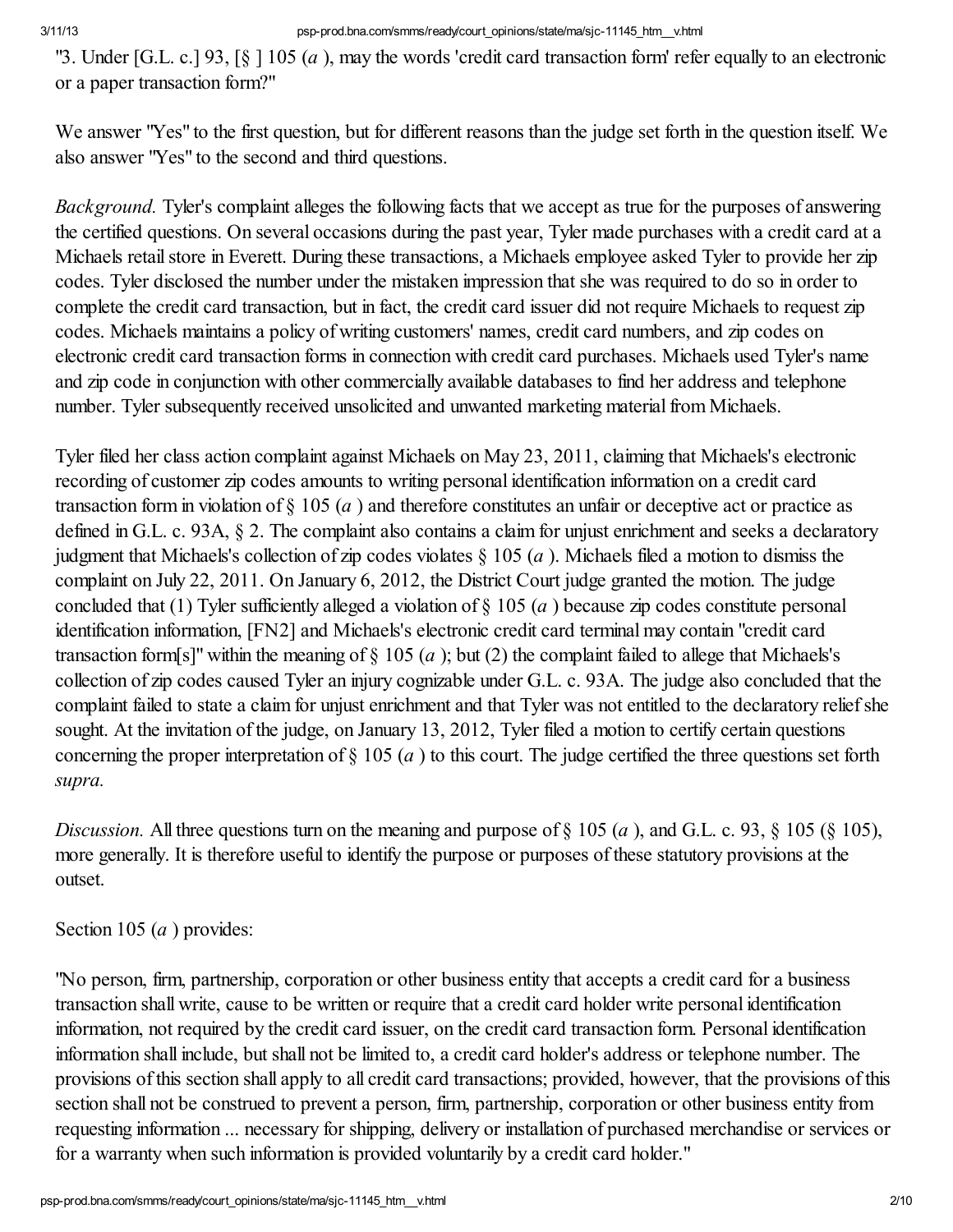Section 105 (*d*) states that "[a]ny violation of the provisions of this chapter shall be deemed to be an unfair and deceptive trade practice, as defined in section 2 of chapter 93A." Thus, a violation of § 105 (*a* ) is unlawful under G.L. c. 93A, § 2, [FN3] and may be the basis for a claim under c. 93A, § 9. [FN4]

The judge opined that the main purpose of § 105 (a) is to prevent identity fraud and not, as Tyler contends, to protect consumer privacy. Michaels advances the same interpretation of the statute as the judge. We disagree for three reasons.

First, keeping in mind the rule that the actual words chosen by the Legislature are critical to the task of statutory interpretation, [FN5] there is nothing in the actual language of  $\S$  105 (a) to suggest that its purpose is confined to preventing identity fraud. Rather, by its inclusive terms  $\S$  105 (a) reflects concern about, and an intent to limit, disclosure of personal information leading to the identification of a particular consumer generally.

Thus, § 105 (a) expressly "applies to all credit card transactions" and delineates a general prohibition that "[n]o person, firm, partnership, corporation or other business entity ... shall write, cause to be written or require that a credit card holder write personal identification information, not required by the credit card issuer, on the credit card transaction form" (emphases supplied). The statute also defines "[p]ersonal identification information" in a nonexclusive manner, stating that the term "shall include, but shall not be limited to, a credit card holder's address or telephone number." Id. We discern nothing in these expansive and general terms that indicates or suggests that prevention of identity fraud was the single point of legislative focus.

Second, and contrary to the District Court judge, we find the title of § 105 to offer useful guidance. See, e.g., American Family Life Assur. Co. v. Commissioner of Ins. 388 Mass. 468, 474, cert. denied, 464 U.S. 850 (1983), and cases cited ("although the title of an act cannot control the plain provisions of the act, it may aid construction of ambiguous clauses"). Section 105 was inserted in the General Laws by St.1991, c. 414, § 1. The title of this act is "An Act relative to consumer privacy in commercial transactions." The significance of this title gains strength from the fact that in the text itself, the Legislature inserted a caption into the General Laws for this new legislation. Thus, St.1991, c. 414, § 1, begins: "Chapter 93 of the General Laws is hereby amended by adding under the caption 'CONSUMER PRIVACY IN COMMERCIAL TRANSACTIONS,' the following two sections: [§§ 104 [FN6] and 105]." Both title and caption thus expressly reference "consumer privacy in commercial transactions," reinforcing the view that the Legislature indeed was concerned, as Tyler suggests, about privacy issues in the realm of commercial dealings and in any event was not necessarily focused solely on preventing identity fraud.

The third reason for our disagreement relates to the legislative history of § 105. See Commonwealth v. Welch, 444 Mass. 80, 85 (2005), rev'd on other grounds, O'Brien v. Borowski, 461 Mass. 415, 425 (2012) (although "[o]ur starting point is ... the plain language of the statute, ... we also seek guidance from its legislative history"). As detailed in the following paragraph, this history strongly suggests that there were at least two privacy-related purposes underlying § 105: credit card identity fraud and consumer privacy.

The legislation that ultimately was enacted as § 105 in December of 1991 was introduced by Senator Lois Pines and then-Representative Suzanne Bump. See 1991 Senate Doc. No. 89; 1991 Senate Doc. No. 1510; 1991 House Doc. No. 6112. The legislative record pertaining to this legislation includes a memorandum specifically prepared in March, 1990, for Senator Pines by the Boston University Legislative Services, entitled "A Bill regulating check cashing and credit card acceptance procedures" (Pines memorandum) and a report prepared in November, 1990, by the Massachusetts Public Interest Research Group (MASSPIRG), entitled "What They Know Can Hurt You: A Survey of Retail Merchant Check Cashing and Credit Card Policies" (MASSPIRG report). The Pines memorandum describes the need for, and contains a preliminary draft of, the text of what became 1991 Senate Doc. No. 89, a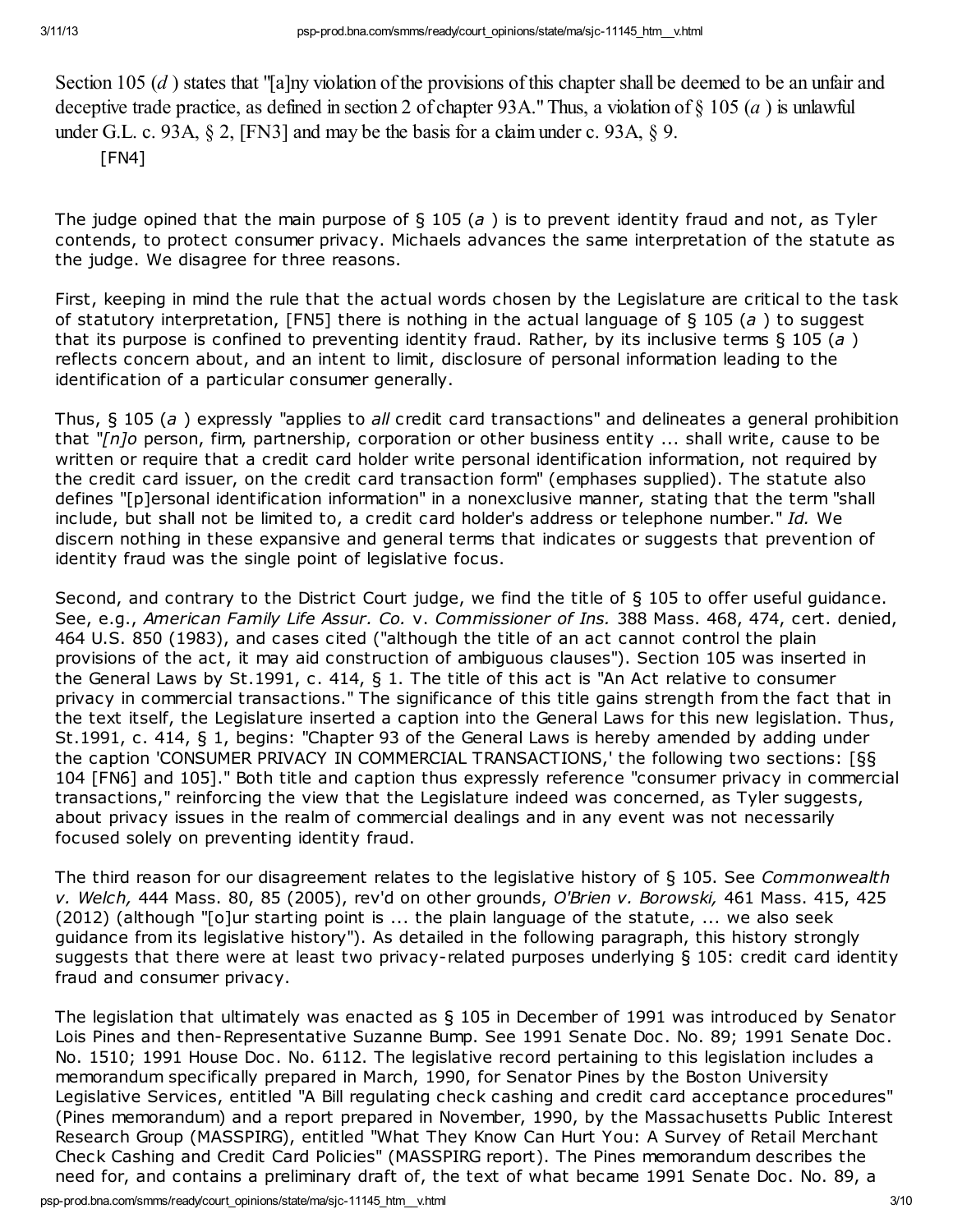bill introduced by Senator Pines that served as the principal predecessor to 1991 Senate Doc. No. 1510. See Pines memorandum, supra at 2-7, 38. The 1991 Senate Doc. No. 1510, in turn, was enacted as St.1991, c. 414. [FN7] These documents indicate that the proposed legislation had two distinct goals: for check transactions (now covered in § 105 [b ] [FN8]), the goal or purpose was to prohibit recording of credit card information on checks to prevent misuse and credit card fraud;

[FN9] and for credit card transactions (now covered in § 105 [a ]), the purpose was to safeguard consumer privacy and more particularly to protect consumers using credit cards from becoming the recipients of unwanted commercial solicitations from merchants with access to their identifying information. [FN10] Additional evidence of the Legislature's dual purpose in creating § 105 may be derived from Governor Weld's papers concerning 1991 Senate Doc. No. 1510, which contain an October, 1991, memorandum from the Executive Office of Consumer Affairs (Consumer Affairs memorandum), and a December, 1991, memorandum from the Governor's deputy legal counsel (Governor's memorandum). They explain that the objective of 1991 Senate Doc. No. 1510 "is to protect consumers' privacy and protect them from fraud." Consumer Affairs memorandum, supra at 1. Governor's memorandum, supra at 2.

To summarize: based on the text, title and caption, and legislative history of § 105, we are persuaded that the principal purpose of § 105 (a), in contrast to § 105 (b), is to guard consumer privacy in credit card transactions, not to protect against credit card identity fraud. [FN11] Against this backdrop, we now turn to the three certified questions.

1. Meaning of "personal identification information." The first certified question asks whether a zip code is "[p]ersonal identification information" under  $\S$  105 (a). [FN12] The statute defines "personal identification information" as including, but not limited to, "a credit card holder's address or telephone number." G.L. c. 93, § 105 (a). As indicated previously, this definition is explicitly nonexhaustive. Although a cardholder's address and telephone number unquestionably constitute personal identification information, the definition leaves open the possibility that other information may also so qualify. Tyler contends that because a zip code is part of an address, and  $\S$  105 (a) defines a cardholder's address as personal identification information, the zip code automatically qualifies as personal identification information as well. [FN13] Even if we agree with Michaels that this deductive reasoning fails, we still conclude that a zip code may well qualify as personal identification information under  $\S 105$  (a). This is so because, according to (and accepting for present purposes) the allegations of the complaint, a consumer's zip code, when combined with the consumer's name, provides the merchant with enough information to identify through publicly available databases the consumer's address or telephone number, the very information  $\S$  105 (a) expressly identifies as personal identification information. In other words, to conclude in those circumstances that zip codes are not "personal identification information" under the statute would render hollow the statute's explicit prohibition on the collection of customer addresses and telephone numbers, and undermine the statutory purpose of consumer protection. See Adamowicz v. Ipswich, 395 Mass. 757, 760 (1985), quoting Lexington v. Bedford, 378 Mass. 562, 570 (1979) ("The construction of a statute which leads to a determination that a piece of legislation is ineffective will not be adopted if the statutory language is 'fairly susceptible to a construction that would lead to a logical and sensible result' ").

2. Requirements for bringing an action under  $\S$  105 (a). The second question asks whether a plaintiff may bring an action for a violation of  $\S$  105 (a) absent identity fraud. We see no reason to read into the statute a requirement that one be the victim of identity fraud in order to assert a claim under that statute. It does not contain an express limitation to that effect, and as previously discussed, we interpret  $\S$  105 (a) itself as being intended primarily to address invasion of consumer privacy by merchants, not identity fraud. The achievement of this purpose would be hindered rather than advanced by imposing a requirement that the plaintiff be a victim of identity fraud in order to raise a claim of statutory violation. See Commonwealth v. De'Amicis, 450 Mass. 271, 276 (2007), quoting Hanlon v. Rollins, 286 Mass. 444, 447 (1934) ("a statute must be interpreted according to the intent of the Legislature ascertained from all its words ... considered in connection with the cause of its enactment, the mischief or imperfection to be remedied and the main object to be accomplished").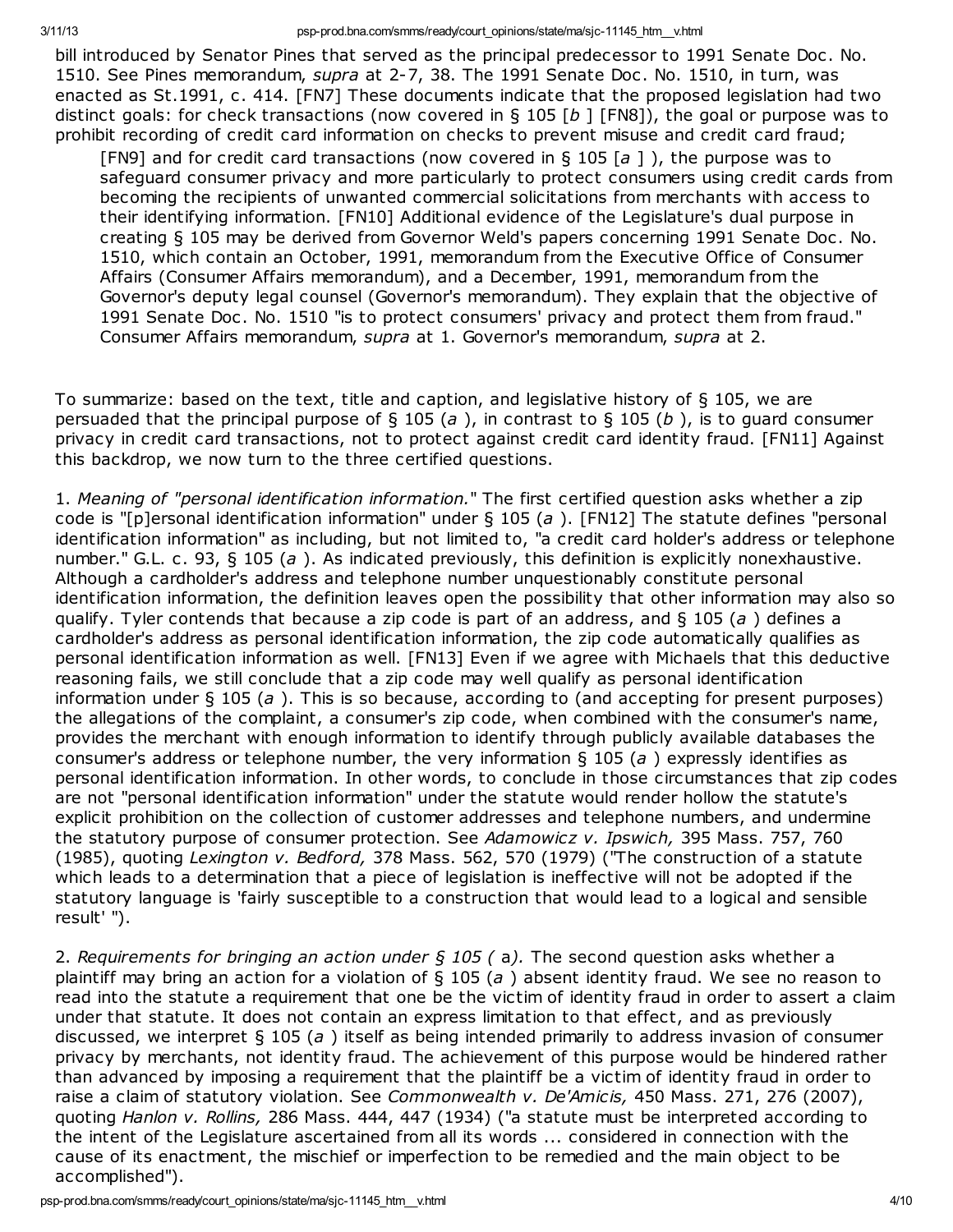Accordingly, our direct answer to the second question is that a plaintiff may bring an action for a violation of

§ 105 (a ) without alleging a claim of identity fraud. We accept the judge's invitation to expand on this answer, however, and consider briefly the issue of what must be alleged in such an action with respect to injury or loss.

Because § 105 (d) provides that a violation of § 105 (a) "shall be deemed to be an unfair and deceptive trade practice, as defined in [G.L. c. 93A, § 2]," a consumer seeking to bring an action for a violation of this statute would do so pursuant to G.L. c. 93A,  $\S$  9(1), as Tyler has done in this case. A complaint under G.L. c. 93A, § 9(1), see note 4, supra, must allege that the plaintiff has been "injured" by the act or practice claimed to be unfair or deceptive and therefore unlawful under c. 93A, § 2. Tyler relies on Leardi v. Brown, 394 Mass. 151 (1985) (Leardi ), and argues that a violation of § 105 (a) directly equates with an injury under c. 93A, § 9(1), and therefore, a complaint alleging a violation of  $\S 105 (a)$ , without more, satisfies the injury requirement of c. 93A,  $\S$ 9, and entitles the plaintiff to recover damages, nominal or otherwise.

The Leardi case considered an amendment to G.L. c. 93A, § 9, that eliminated the requirement that one suffer a "loss of money or property" in order to be "injured" within the meaning of c. 93A, § 9(1), as appearing in St.1979, c. 406, § 1. [FN14] See Leardi, 394 Mass. at 158. This court's decision in Leardi has been a source of some confusion in the years since 1985. The confusion appears to stem from the following language:

"[U]nder circumstances where there has been an invasion of a legally protected interest, but no harm for which actual damages can be awarded, we conclude that the statute provides for the recovery of minimum damages in the amount of \$25.... [I]n amending G.L. c. 93A, [§ ] 9, the Legislature exercised its prerogative to create a legal right, the invasion of which, without more, constitutes an injury."

Id. at 160. Later decisions of this court have interpreted the Leardi case and the language quoted here in different ways. [FN15] Nevertheless, our recent decisions generally establish the following. The invasion of a consumer's legal right (a right, for example, established by statute or regulation), without more, may be a violation of G.L. c. 93A, § 2, and even a per se violation of § 2, but the fact that there is such a violation does not necessarily mean the consumer has suffered an injury or a loss entitling her to at least nominal damages and attorney's fees; instead, the violation of the legal right that has created the unfair or deceptive act or practice must cause the consumer some kind of separate, identifiable harm arising from the violation itself. [FN16] See Rhodes v. AIG Dom. Claims, Inc., 461 Mass. 486, 496 n. 16 (2012) (Rhodes ); Casavant v. Norwegian Cruise Line Ltd., 460 Mass. 500, 504-505 (2011) (Casavant ); Iannacchino v. Ford Motor Co., 451 Mass. 623, 632-633 (2008) (Iannacchino ); Hershenow v. Enterprise Rent-A-Car Co. of Boston, 445 Mass. 790, 801-802 (2006) (Hershenow). To the extent that the quoted passage from Leardi can be read to signify that "invasion" of a consumer plaintiff's established legal right in a manner that qualifies as an unfair or deceptive act under G.L. c. 93A, § 2, automatically entitles the plaintiff to at least nominal damages (and attorney's fees), we do not follow the Leardi decision. Rather, as the Rhodes, Casavant, Iannacchino, and Hershenow decisions indicate, a plaintiff bringing an action for damages under c. 93A, § 9, must allege and ultimately prove that she has, as a result, suffered a distinct injury or harm that arises from the claimed unfair or deceptive act itself. [FN17]

Returning to  $\S$  105 (a), there appear to be at least two types of injury or harm that might in theory be caused by a merchant's violation of the statute: the actual receipt by a consumer of unwanted marketing materials as a result of the merchant's unlawful collection of the consumer's personal identification information; [FN18] and the merchant's sale of a customer's personal identification information or the data obtained from that information to a third party. [FN19] When a merchant acquires personal identification information in violation of  $\frac{1}{2}$  105 (a) and uses the information for its own business purposes, whether by sending the customer unwanted marketing materials or by selling the information for a profit, the merchant has caused the consumer an injury that is distinct from the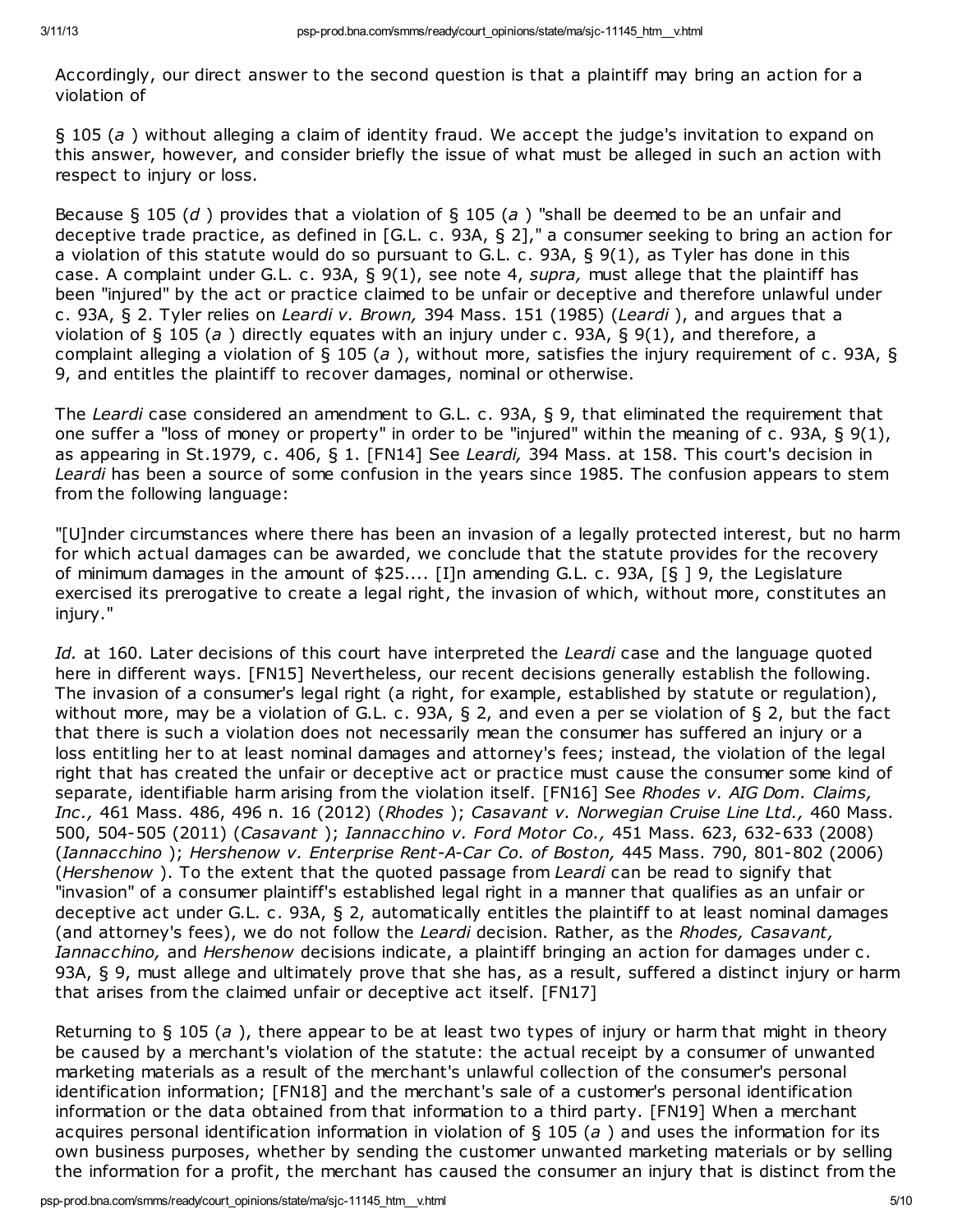statutory violation itself and cognizable under G.L. c. 93A, § 9. [FN20]

3. Meaning of "credit card transaction form." The third question asks whether the term "credit card transaction form" in  $\S 105$  (a) should be understood to refer equally to an electronic and a paper transaction form. [FN21]

Section 105 (a) provides that "[n]o person  $\ldots$  or  $\ldots$  business entity that accepts a credit card for a business transaction shall write, cause to be written or require that a credit card holder write personal identification information ... on the credit card transaction form." G.L. c. 93, § 105 (a). The section affirmatively declares that its provisions "shall apply to *all* credit card transactions" (emphasis supplied), and it contains no language expressly limiting a "credit card transaction form" to a paper form. Accordingly, as noted by the judge, the language of  $\S$  105 (a) naturally appears to include all such transactions, whether they are processed manually or electronically. The reference to the verb "write" in  $\S$  105 (a) does not foreclose such an interpretation because by definition, the verb encompasses inscriptions made by hand and by typing. Webster's Third New International Dictionary 2640-2641 (1993) (defining "write" to include "to form or produce [a legible character] in, upon, or by means of a suitable medium," "to produce [symbols or words] by machine," and "to form or produce letters, words, or sentences with a pen, pencil, or machine"). See Allen v. Boston Redev. Auth., 450 Mass. 242, 256 (2007) ("Where a statutory term is not defined, it must be understood in accordance with its generally accepted plain meaning"); G.L. c. 4, § 6, Third ("Words and phrases shall be construed according to the common and approved usage of the language"). Based on the words chosen by the Legislature, therefore, we interpret "credit card transaction form" to apply to transactions involving both electronic and paper forms. [FN22]

There are other reasons to reject a narrow interpretation of the statutory language advocated by Michaels. To construe  $\S$  105 (a) as inapplicable to electronic credit card transactions would render the statute essentially obsolete in a world where paper credit card transactions are a rapidly vanishing event. See EMC Corp. v. Commissioner of Revenue, 433 Mass. 568, 570 (2001), quoting Pacific Wool Growers v. Commissioner of Corps. & Taxation, 305 Mass. 197, 199 (1940) ("statutes are to be interpreted ... in connection with ... the history of the times ... contemporary customs and conditions and the system of positive law of which they are part"). Such a construction would thus fail to carry out the statutory purpose of protecting consumer privacy because it would allow merchants to avoid the statute's prohibition against collecting personal identification information simply by using electronic means to capture and reflect any electronic credit card transaction. Where possible, a statute should not be interpreted to render it ineffective. See Adamowicz v. Ipswich, 395 Mass. 757, 760 (1985), quoting Lexington v. Bedford, 378 Mass. 562, 570 (1979).

Conclusion. As to the first certified question, we respond that a zip code constitutes personal identification information for the purposes of G.L. c. 93,  $\S$  105 (a). As to the second certified question, we respond that a plaintiff may bring an action for violation of G.L. c. 93, § 105 (a), absent identity fraud. As to the third certified question, we respond that the term "credit card transaction form" in G.L. c. 93, § 105 (a), refers equally to electronic and paper transaction forms.

The Reporter of Decisions is directed to furnish attested copies of this opinion to the clerk of this court. The clerk in turn will transmit one copy, under the seal of the court, to the clerk of the United States District Court for the District of Massachusetts, as the answer to the questions certified, and will also transmit a copy to the parties.

FN1. General Laws c. 93, § 105 (a) (§ 105 [a]), prohibits any person or business entity that accepts credit cards for business transactions from writing, or requiring a credit card holder to write, "personal identification information" that is not required by the credit card issuer on the credit card transaction form. G.L. c. 93,  $\S$  105 (a).

FN2. The District Court judge concluded that zip codes are personal identification information "because a [zip code] may be necessary to the credit card issuer to identify the card holder in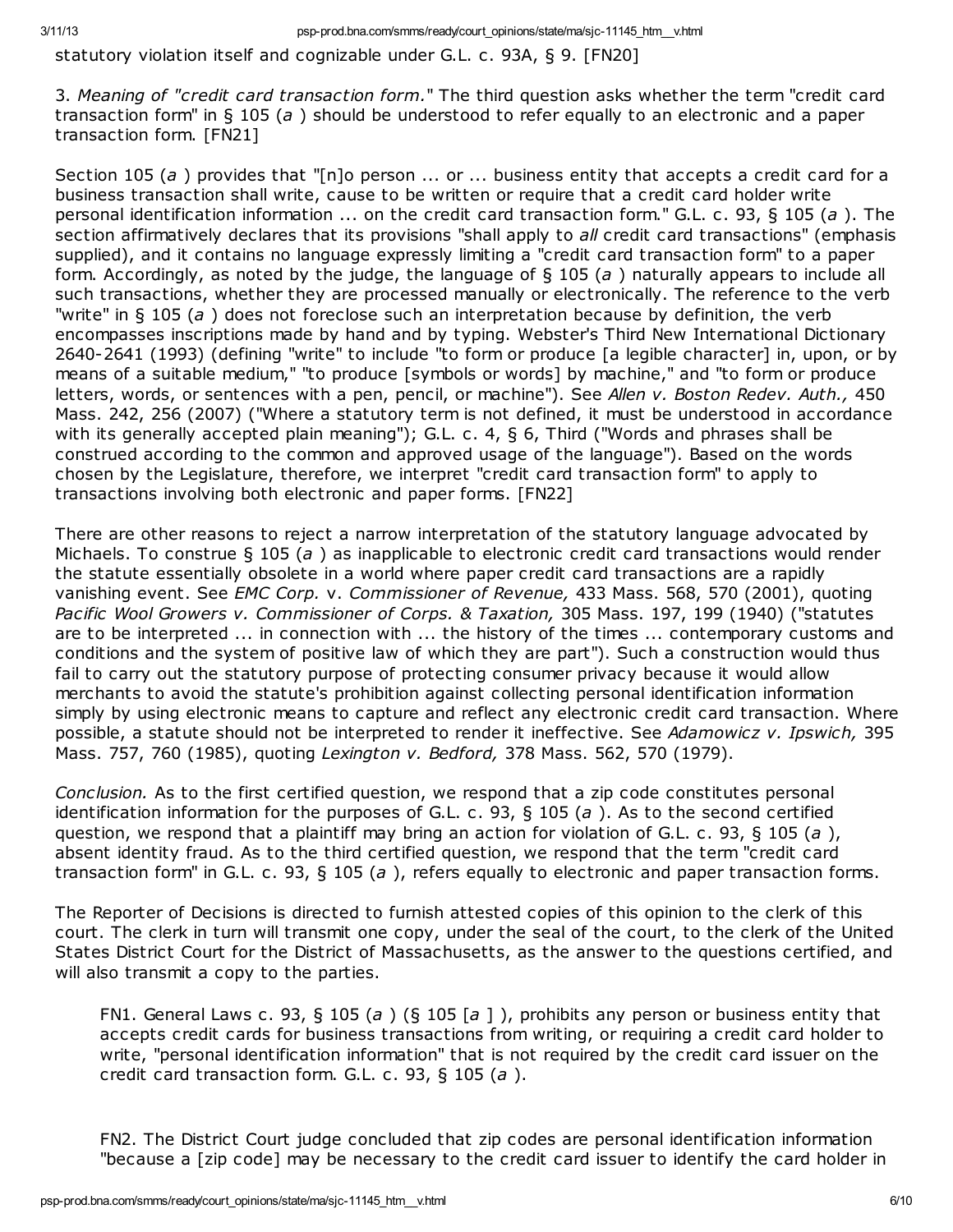order to complete the transaction" and may thus be used fraudulently to assume the identity of the card holder.

FN3. Section 2 (a ) of G.L. c. 93A provides: "Unfair methods of competition and unfair or deceptive acts or practices in the conduct of any trade or commerce are hereby declared unlawful."

FN4. Section 9(1) of G.L. c. 93A provides: "Any person ... who has been injured by another person's use or employment of any method, act or practice declared to be unlawful by [§ 2] ... may bring an action in the superior court ... for damages and such equitable relief, including an injunction, as the court deems to be necessary and proper."

FN5. See, e.g., Sullivan v. Chief Justice for Admin. & Mgt. of the Trial Court, 448 Mass. 15, 24 (2006), and cases cited ("The object of all statutory construction is to ascertain the true intent of the Legislature from the words used"). See also Sullivan v. Brookline, 435 Mass. 353, 360 (2001) ("A fundamental tenet of statutory interpretation is that statutory language should be given effect consistent with its plain meaning and in light of the aim of the Legislature unless to do so would achieve an illogical result").

FN6. This section contains definitions of the terms "[c]heck" and "[c]redit card" as these terms are used in G.L. c. 93, § 105 (§ 105). See G.L. c. 93, § 104.

FN7. The relevant provisions of 1991 Senate Doc. No. 89 closely resemble the corresponding sections of the enacted law. Compare 1991 Senate Doc. No. 89 with G.L. c. 93, §§ 104-105.

FN8. Section 105 (b ) of G.L. c. 93 provides in part:

 $\mathbb{P}(b)$  No person, firm, partnership, corporation or other business entity accepting a check in any business or commercial transaction as payment in full or in part for goods or services shall do any of the following: (1) Require, as a condition of acceptance of such check, that the person presenting such check provide a credit card number, or any personal identification information other than a name, address, motor vehicle operator license or state identification card number of such person and telephone number, all of which may be recorded.... (4) Require, as a condition of acceptance of the check, that a person's credit card number be recorded in connection with any part of a transaction."

FN9. The Pines memorandum explains: "When merchants require persons presenting a check to record credit card information on the back of the check, they expose the check writer to credit card fraud." Pines memorandum, supra at 2. See id. at 21 ("the proposed legislation seeks to protect persons paying by checks from merchant practices that expose them to credit card fraud"). The MASSPIRG report discusses the same objective: "The merchant practice of listing a customer's credit card number on a personal check puts

consumers at risk of credit card fraud. The concentration of personal information makes it easy for a dishonest person involved in the payment process to order a new credit card in the consumer's name or make purchases on the card by phone or through the mail." MASSPIRG report, supra at 1-2.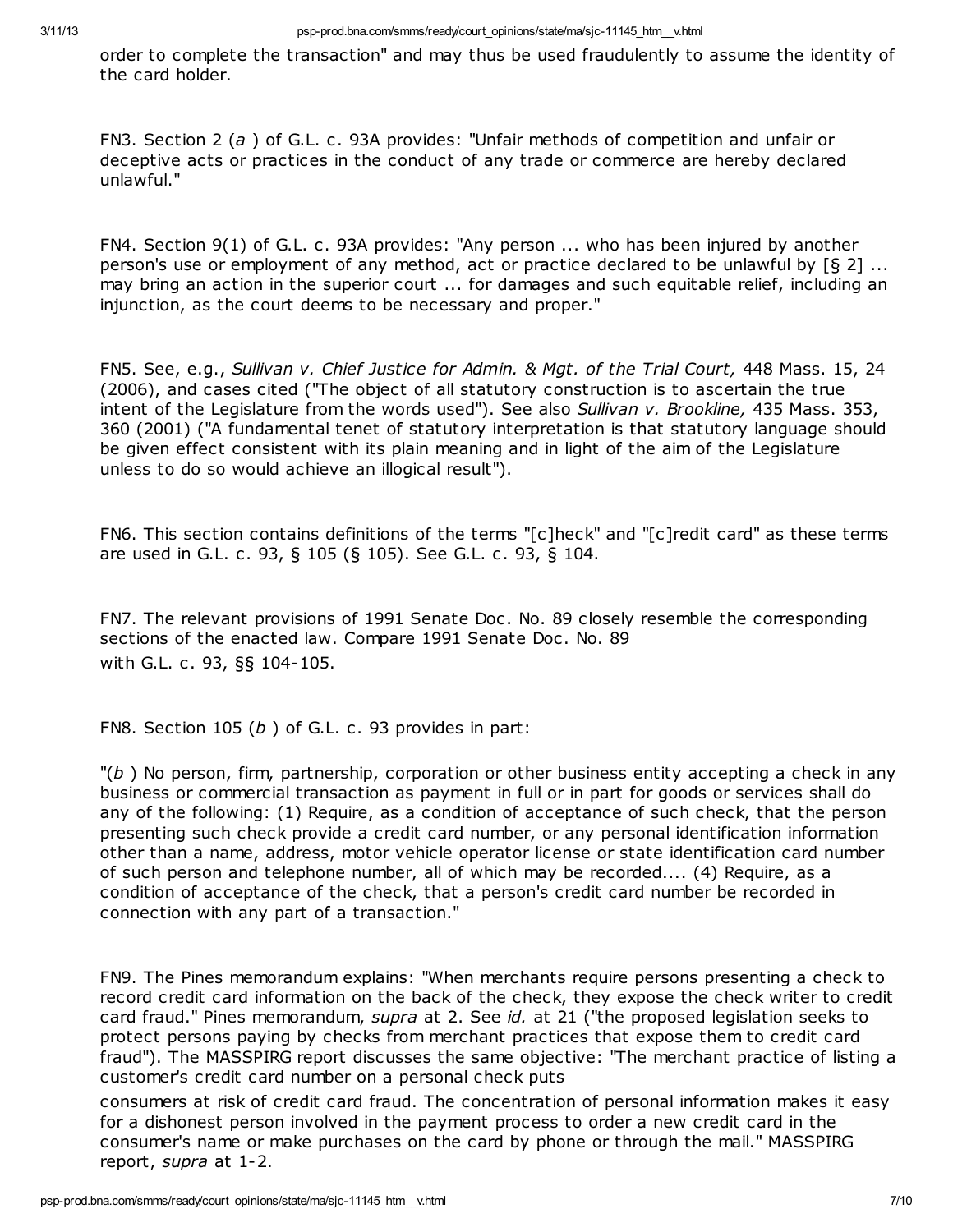FN10. The Pines memorandum states:

"Recording unnecessary personal information on credit card transaction forms leads to an invasion of a card holder's privacy. Many businesses use the additional personal information to compile mailing lists for their own use, or to sell to direct mail houses....

"This legislation also prohibits persons who accept credit cards for purchases from requiring the card holder to provide additional personal information. Specifically, it forbids a person from writing the card holder's address, telephone number or other identification on the credit card transaction form. The statute forbids merchants from requiring provision of this private information as a condition of acceptance of the credit card. This statute forbids this practice when the card issuers do not require such information to complete the transaction. This will prohibit merchants from getting additional information for their own business purposes as a pretense for completing the credit card transaction."

Pines memorandum, supra at prefatory remarks & 23. Similarly, the MASSPIRG report, supra at 1, states:

"[T]he majority of the stores have credit and charge card policies that violate a consumer's privacy by asking for personal information unnecessary for the credit card transaction.... The common merchant practice of requiring phone numbers and/or addresses on credit card slips is an invasion of consumers' privacy. This personal information is NOT required by the card companies and is probably being collected for the retailer's marketing purposes."

FN11. Michaels, like the District Court judge, relies heavily on a one-page summary prepared by the State House News Service of testimony offered on fifty-four consumer protection bills, including 1991 Senate Doc. No. 89, at a hearing before the Joint Committee on Commerce and Labor on April 1, 1991. State House News Service, April 1, 1991. The summary reports that at the hearing, a MASSPIRG representative noted that most retailers still required personal information, including home telephone and address, to process credit card purchases. Id. The summary also notes that a public school teacher in Brookline described to the committee how his driver's license information written on his credit card receipt was used to purchase goods fraudulently in his name. Id. Finally, the summary indicates that a representative of the Retailers Association of Massachusetts defended the collection of some of the

challenged information relating to consumers and noted that merchants need to protect themselves from credit card and check fraud. Id. Although the summary suggests that the proposed legislation, as perceived by testifying members of the public, may have had fraud prevention as one purpose, it does not offer persuasive evidence that fraud prevention was the sole legislative purpose underlying  $\S$  105 (a) specifically. Furthermore, the summary only describes select testimony of members of the public; it does not offer direct insight into what was on the minds of the legislators in drafting and ultimately enacting the legislation.

FN12. We recognize that the certified question specifically asks whether a zip code qualifies as a personal identification information "because a [zip code] could be necessary to the credit card issuer to identify the card holder in order to complete the transaction" (emphasis supplied). In answering the question, we do not focus on the specific reason assigned by the judge but, rather, address the question as asking more generally whether a zip code is "personal identification information" within the meaning of G.L. c. 93,  $\S$  105 (a).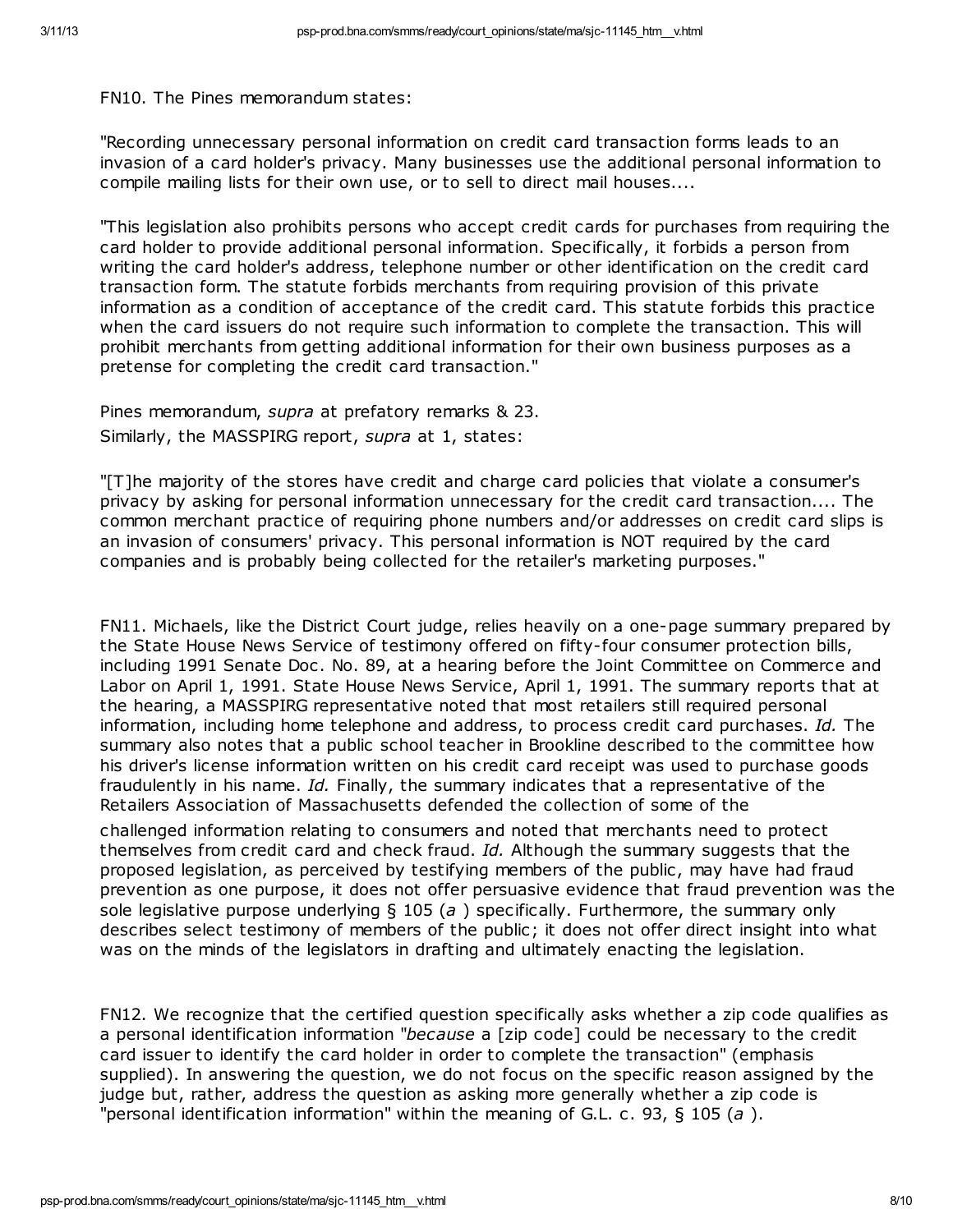3/11/13 psp-prod.bna.com/smms/ready/court\_opinions/state/ma/sjc-11145\_htm\_\_v.html

FN13. Central to Tyler's argument is a decision of the California Supreme Court, Pineda v. Williams-Sonoma Stores, Inc., 51 Cal.4th 524 (2011)

(Pineda). In the Pineda case, the court held that a zip code is personal identification information for the purposes of a California statute, Cal. Civ.Code § 1747.08 (2005) (§ 1747.08), which, the court explained, was specifically aimed at protecting consumer privacy. Pineda, 51 Cal.4th at 534. Tyler posits that the similarity in language between § 1747.08 and § 105 (a) should render the California Supreme Court's interpretation of § 1747.08 persuasive in interpreting  $\S$  105 (a). The District Court judge disagreed with Tyler about the import of the Pineda case and § 1747.08, stating that the Massachusetts Legislature intended § 105 (a) to have a much narrower purpose than its California counterpart. Senator Pines's legislative file relating to § 105 includes a legislative summary and copy of 1990 Assembly Bill No. 2920, the bill that ultimately was enacted by the California Legislature as § 1747.08. However, we do not find it necessary to decide what, if any, influence the California statute had on the Massachusetts legislators who enacted  $\S$  105 (a) in 1991, because, quite apart from the California statute, the available legislative history of  $\S$  105 (a) discloses that the legislative intent underlying it centered on protecting consumer privacy.

FN14. Prior to 1979, G.L. c. 93A, § 9(1), as amended through St.1978, c. 478, § 45, provided in relevant part: "Any person who purchases or leases goods, services or property, real or personal, ... and thereby suffers any loss

of money or property ... as a result of ... an unfair or deceptive act or practice ... may ... bring an action ... for damages...."

FN15. Compare Aspinall v. Philip Morris Cos., 442 Mass. 381, 401-402 (2004) (explaining that interpretation in Leardi v. Brown, 394 Mass. 151, 160 [1985], of term " 'injury' in the context of G.L. c. 93A, to denote 'an invasion of a legally protected interest' " was "deliberate, framed after careful consideration of the 1979 amendment to the statute" and that "deceptive advertising," violation of G.L. c. 93A at issue, "if proved, effected a per se injury on consumers" of defectively advertised product within meaning of G.L. c. 93A,  $\S 9[1]$ ), with *Hershenow v.* Enterprise Rent-A-Car Co. of Boston, 445 Mass. 790, 798-800 (2006) ("misrepresentation of legal rights in a consumer contract may indeed be per se 'unfair' or 'deceptive' under § 2 of G.L. c. 93A.... But a plaintiff seeking a remedy under G.L. c. 93A, § 9, must demonstrate that even a per se deception caused a loss.... Leardi did not ... eliminate the required causal connection between the deceptive act and an adverse consequence or loss").

FN16. This rule is consistent with the "established principle that to recover under c. 93A, § 9, a plaintiff must prove causation." Rhodes v. AIG Dom. Claims, Inc., 461 Mass. 486, 496 (2012), citing Hershenow v. Enterprise

Rent-A-Car Co. of Boston, supra at 798, 800.

FN17. In the present case, for example, if Michaels obtained a customer's zip code, placed that information in a file (paper or electronic), and never used the information for any purpose thereafter, a consumer would not have a cause of action for damages under G.L. c. 93A, § 9, even though Michaels's request for and saving of the zip code information may have violated § 105 ( $a$ ) and thereby qualified as an unfair or deceptive act.

FN18. Cf. Terra Nova Ins. Co. v. Fray-Witzer, 449 Mass. 406, 407, 409 (2007) (concluding that transmission of unsolicited facsimile advertisements violated recipients' right of privacy, triggering "personal and advertising injury liability" coverage of sender's insurance policy).